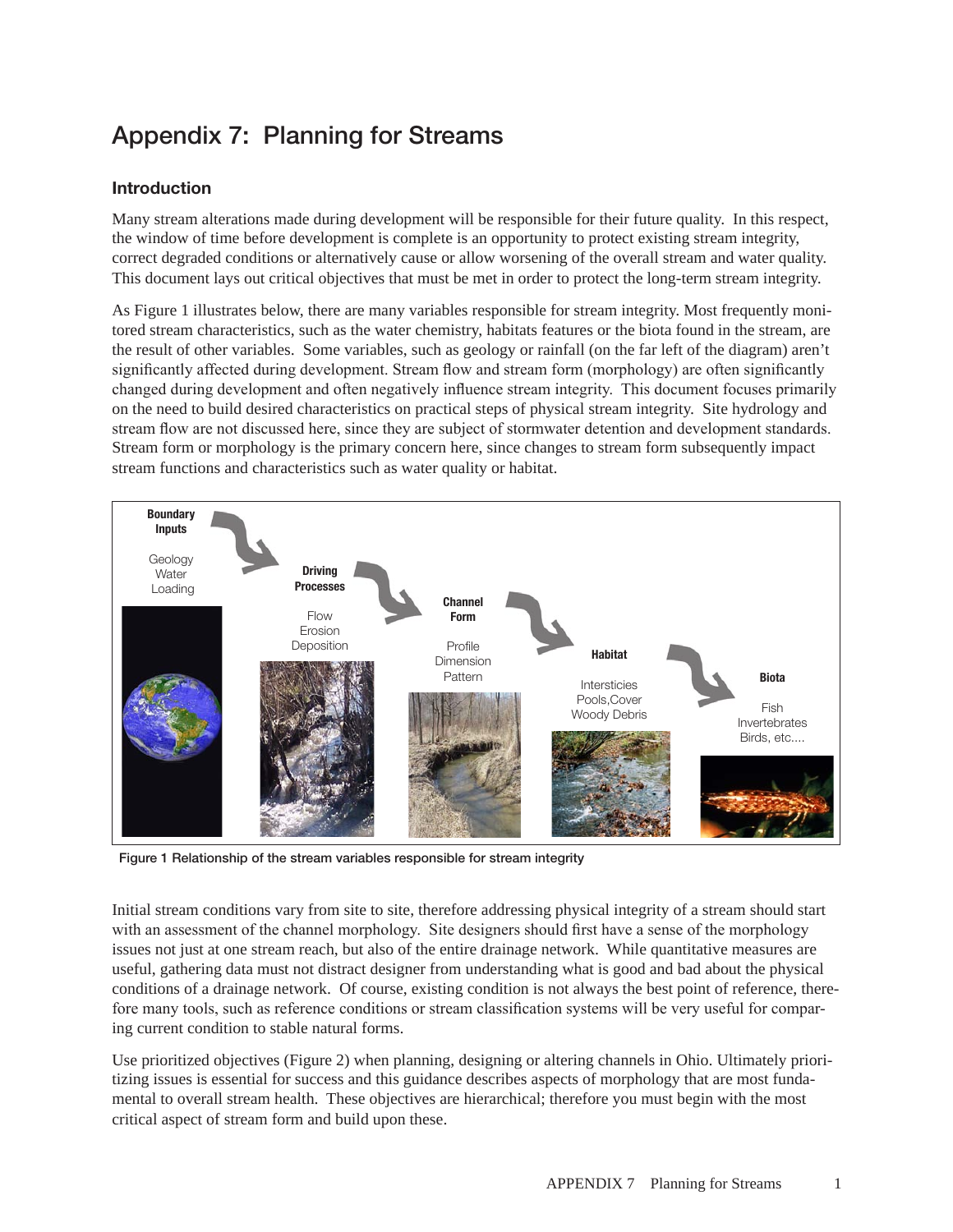## Planning for Quality Streams Requires Prioritizing Objectives



Figure 2 Planning for quality streams requires prioritizing objectives

#### Objective 1: Vertical Channel Stability

Vertically stable streams are in a dynamic equilibrium, maintaining a balance between bed material transport and supply. Vertical *instability* can be exhibited as either degrading (also known as incising or downcutting) or aggrading (depositing or filling up), although degradation is by far the most common vertical instability threat to Ohio streams.

Physical degradation is caused by increased bed load transport, perhaps the result of increasing runoff (e.g. urbanization), shortening stream length, and restricting floodplains. Reduced bed load supply also causes downcutting in channels such as from "hardening" headwater channels or when dams trap bed load. When

more bed material is washed away than is supplied, incision or downcutting results as is shown in Figure 2, leading to channels becoming deeper and more entrenched. "Entrenched" describes channels that have reduced access to their floodplains and less interaction with riparian areas.

In Ohio, low gradient entrenched channels are characterized by low stream quality and often long-term instability exhibited in excess bed and bank erosion. Even high quality streams that are not vertically stable are in the process of degradation and will continue to have positive characteristics diminished or lost over time. Vertical stability is necessary for every other desired characteristic of channel morphology.



*Headcut shown in an incising stream*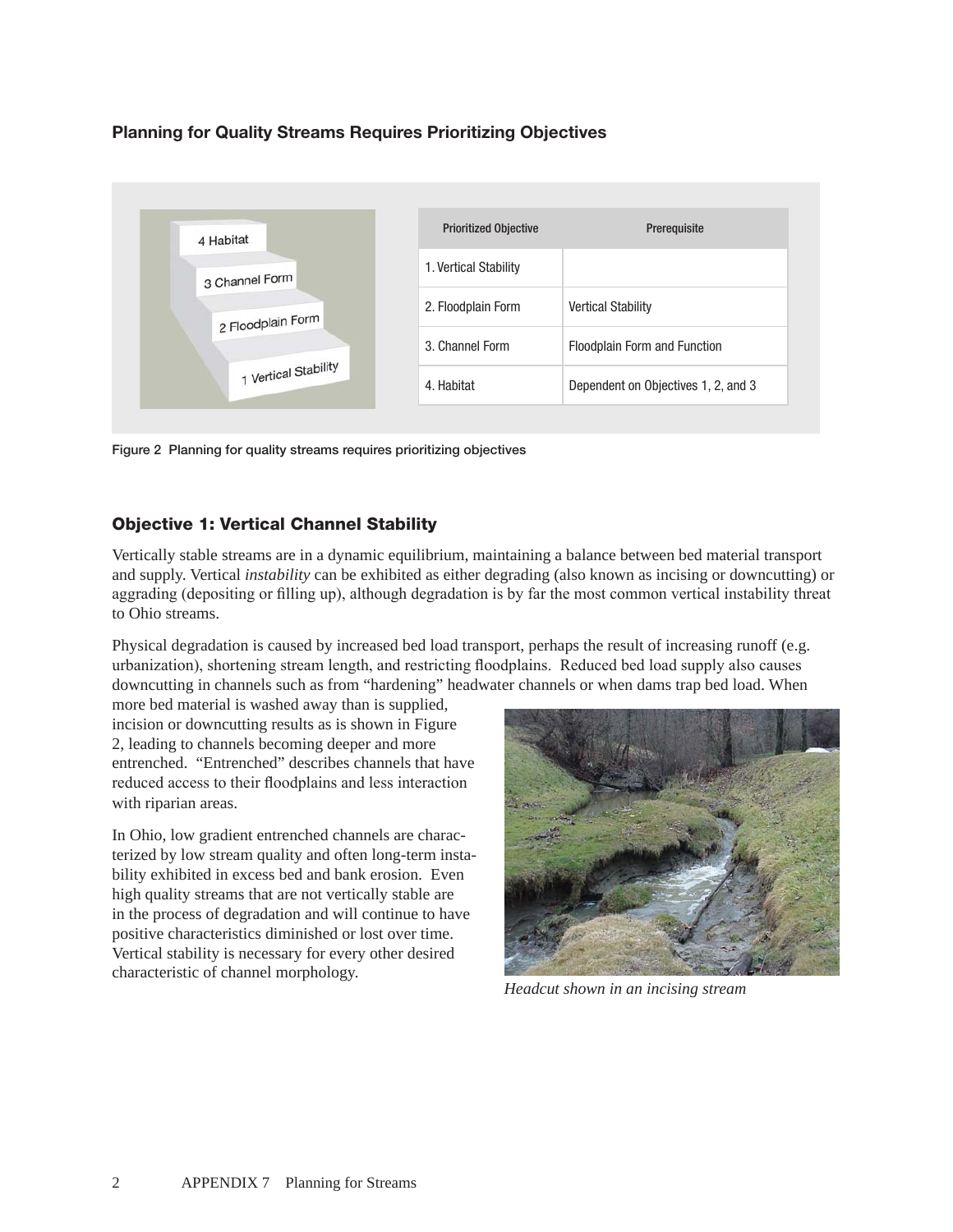#### *Assessment*

A variety of approaches exist for evaluating vertical stability, including very sophisticated sediment transport models, threshold of motion criteria for bed materials, ratio of bank height to bankfull channel depth, or simple observation (Table 1). More rigorous evaluations may be appropriate where existing conditions are already vertically unstable and the consequence of failure is severe. Where proposed changes to a stream have no potential to decrease vertical stability, more simplified evaluation approaches become appropriate.

| <b>Instability</b>                              | <b>Stability</b>         |          |
|-------------------------------------------------|--------------------------|----------|
| Headcuts                                        |                          |          |
| Near vertical banks accompanied by bank erosion |                          |          |
| <b>Bank Height Ratio</b>                        | <b>Bank Height Ratio</b> |          |
| <b>Moderately Unstable</b>                      | $1.06 - 1.3$             |          |
| Unstable:                                       | $1.3 - 1.5$              | near 1.1 |
| <b>Highly Unstable:</b>                         | exceeds 1.5              |          |

|  |  | Table 1 General indicators of vertical instability or stability |
|--|--|-----------------------------------------------------------------|
|  |  |                                                                 |

Note: Bank height ratio is the height of the bank (from the thalweg) divided by the height of the bankfull channel. See Rosgen, D.L. 2001. A Stream Channel Stability Assessment Methodology. A Practical Method of Computing Streambank Erosion Rate. In: 7th Federal Interagency Sedimentation Conference, March 25-29, Reno, Nev.

For example, vertical stability is typically not a concern for low energy streams, particularly where straight, entrenched, low-gradient channels, such as drainage ditches are expected to gain floodplain and stream length through proposed changes. Conversely, reducing stream length, which increases stream slope may induce downcutting in many Ohio channels.

#### *Actions*

Solutions to vertical instability may include system-wide solutions such as watershed-scale stormwater management that better controls higher energy runoff events and prevents or manages the initial causes of downcutting. Solutions may also focus on site level tools such as the construction of grade control riffles, cross vanes, w-weirs or even designing culverts to prevent further downcutting<sup>1</sup>. General approaches to addressing incised streams are described by Rosgen 19972.

<sup>1</sup> Newbury, R.W. and Gaboury, M.N. Stream analysis and Fish Habitat Design: A Field Manual. Newbury Hydraulics Ltd. Manitoba Habitat Heritage Corporation and Manitoba Fisheries Branch. 1993.

Maryland Department of the Environment (MDE) Water Management Administration. 2000. Maryland's Waterway Construction Guidelines. Available at http://www.mde.state.md.us/assets/document/wetlandswaterways/mgwc.pdf

Department of Conservation and Recreation (DCR), Division of Soil and Water Conservation. 2004 The Virginia Stream Restoration & Stabilization Best Management Practices. Guide Richmond, Virginia. Available at http://www.dcr.virginia.gov/sw/docs/streamguide.pdf

Schueler T., & K. Brown. 2004. Urban Subwatershed Restoration Manual No. 4: Urban Stream Repair Practices. Version 1.0. Center for Watershed Protection.

<sup>2</sup> Rosgen, D.L., 1997. A Geomorphological Approach to Restoration of Incised Rivers. Proceedings of the Conference on Management of Landscapes Disturbed by Channel Incision.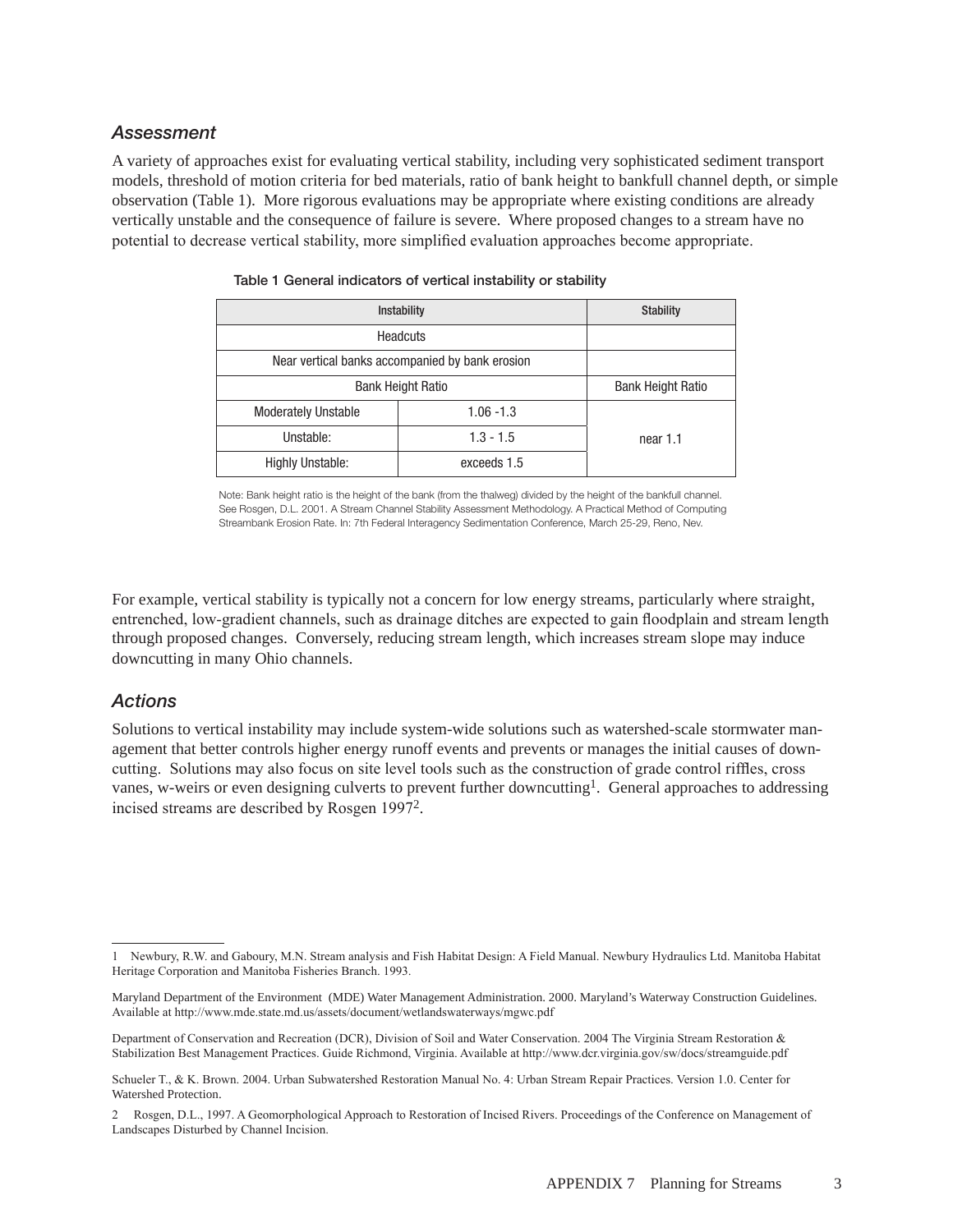#### Objective 2: Floodplain Form

Floodplain form, that is, having access to a functional floodplain at normal flood flows<sup>3</sup> (see Figures 3 and 4) is the most significant aspect of morphology for the long-term integrity of streams and for water quality. Floodplains are nature's primary ways of managing stormwater, improving water quality and organizing substrates for aquatic habitat. Stream processes associated with floodplain form occur in the smallest headwater streams as well as the largest rivers in Ohio, each overflowing their banks during significant storm events. Because maintaining streambed elevation (preventing downcutting and entrenchment) maintains the stream's access to its floodplain at normal flood flows, vertical stability is listed as the first objective in this section. However, maintaining functional floodplain form is the overarching goal and the second objective.

If a stream has access to its floodplain, during high flows:

- the erosive energy of the stream is dissipated by spreading the flow across the floodplain;
- the lower velocities associated with shallow flow on the floodplain allow eroded sediment and other pollutants to be settled out of the flow;
- flood waters infiltrate into the shallow groundwater that sustains stream baseflow.

When streams become entrenched (i.e., when they downcut and lose access to their floodplain) beneficial channel processes are lost or diminished. With entrenched streams, all of the erosive energy, eroded sediments and polluted runoff are contained within the channel and passed downstream where they cause channel incision, excessive streambank erosion, localized flooding and degraded stream habitat.

The vast majority of natural streams have extensive floodplains that are saturated or inundated several times a year. This is characteristic of streams with slopes less then 2%. The average stream slope in Ohio

is only 0.3%. The stability of steeper streams is also dependent on appropriate floodplain widths, but these are generally narrower with increasing slope.





#### Channels with limited floodplain form



<sup>3</sup> The term "normal flood flows" equates to the typical out-of-bank events that occur under natural watershed and stream conditions. In undeveloped areas, most streams will flood (i.e., get out of bank) two or three times per year. In urban and suburban areas, streams typically may experience 5 to as many as 20 out of bank events per year.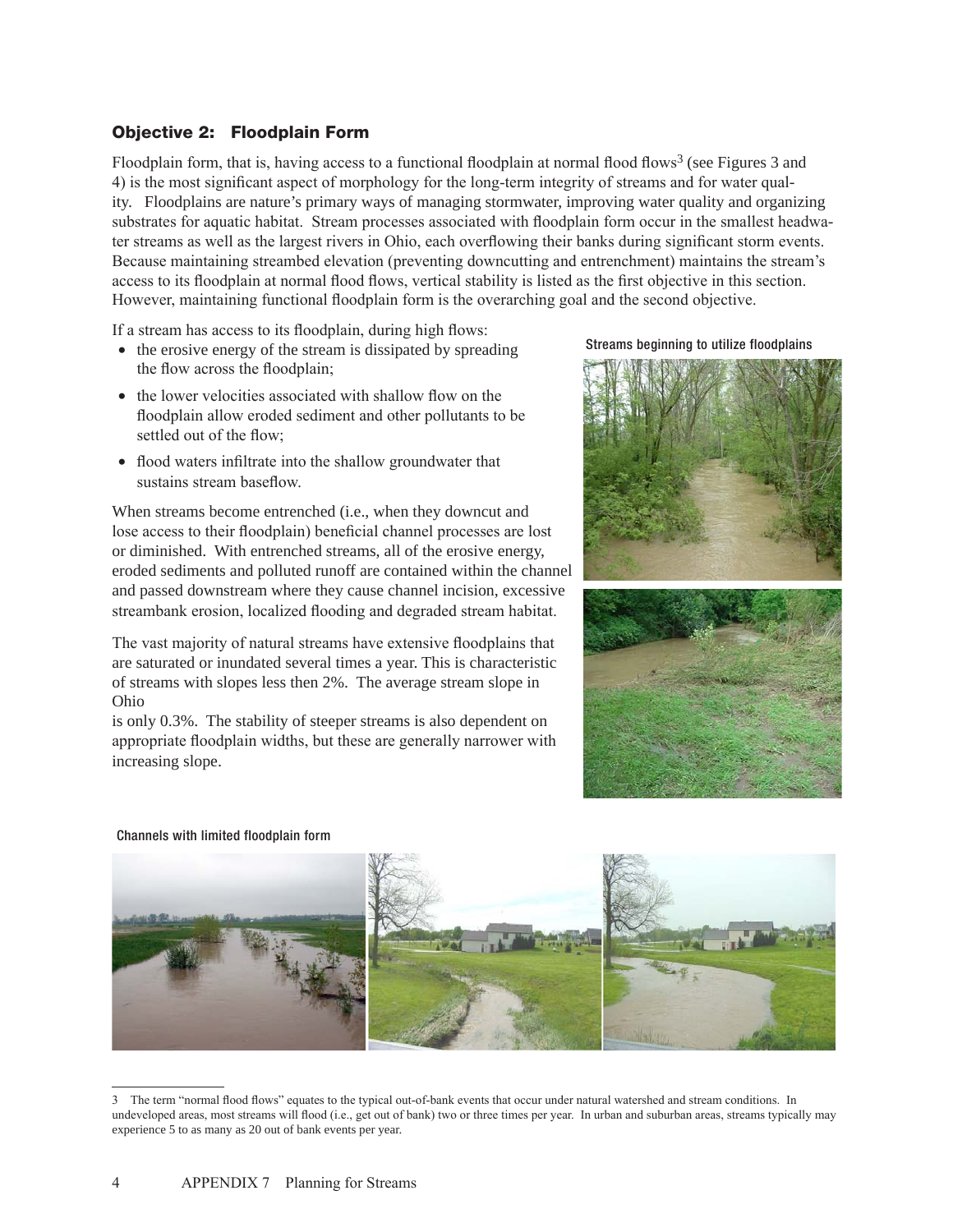When floodplains are extensive, low and frequently wet, streams have a tremendous ability to assimilate pollutants. Additionally, these streams are more resilient, and more resistant to watershed impacts.

Furthermore, while recovery of stream integrity is possible, the "natural" redevelopment of floodplain is the aspect that takes the most time, being measured in terms of years and perhaps decades. While floodplain recovery is ultimately positive, it is also associated with highbanks being lowered through bank erosion and subquently higher sediment loads until an adequate floodplain width is achieved. Thus it is much less likely to be allowed to occur where intensive land uses have encroached near the channel and will likely not occur in low energy (lower gradient) channels such as ditches.

### *Assessment*

The quality of floodplain form is first an issue of elevation or how accessible it is (Figure 3) and second an issue of how extensive or wide it is (Figure 4). Ideally floodplain elevations are at and below "bankfull stage" and allow the ground surface to be saturated or inundated several times per year for most channels. Floodplain elevation can be quantified a number of ways including the ratio of the height of the floodplain relative to the bankfull channel depth, frequency of inundation, or relative depth of a particular flow event (usually in terms of recurrence interval).



Figure 3 Appropriate floodplain form is first an issue of elevation

#### **Wide Accessible Floodplain**



Figure 4 Appropriate floodplain form is also an issue of extent or width

Given the variability in natural channels, defining adequate floodplain width is understandably imprecise. One potential target is pre-disturbance conditions. Another is the width of the meander pattern past, present or projected. For most streams it is simply a matter of the more floodplain width, the better. However, floodplain immediately adjacent to the channel is most critical and diminishes in importance with increasing distance from the channel. Since floodplain width comes at a cost and may conflict with other land uses, a definition of ranges of floodplain width is provided below. Adequate floodplain (for streams that naturally have floodplain) is defined by the three descriptive reference points given below.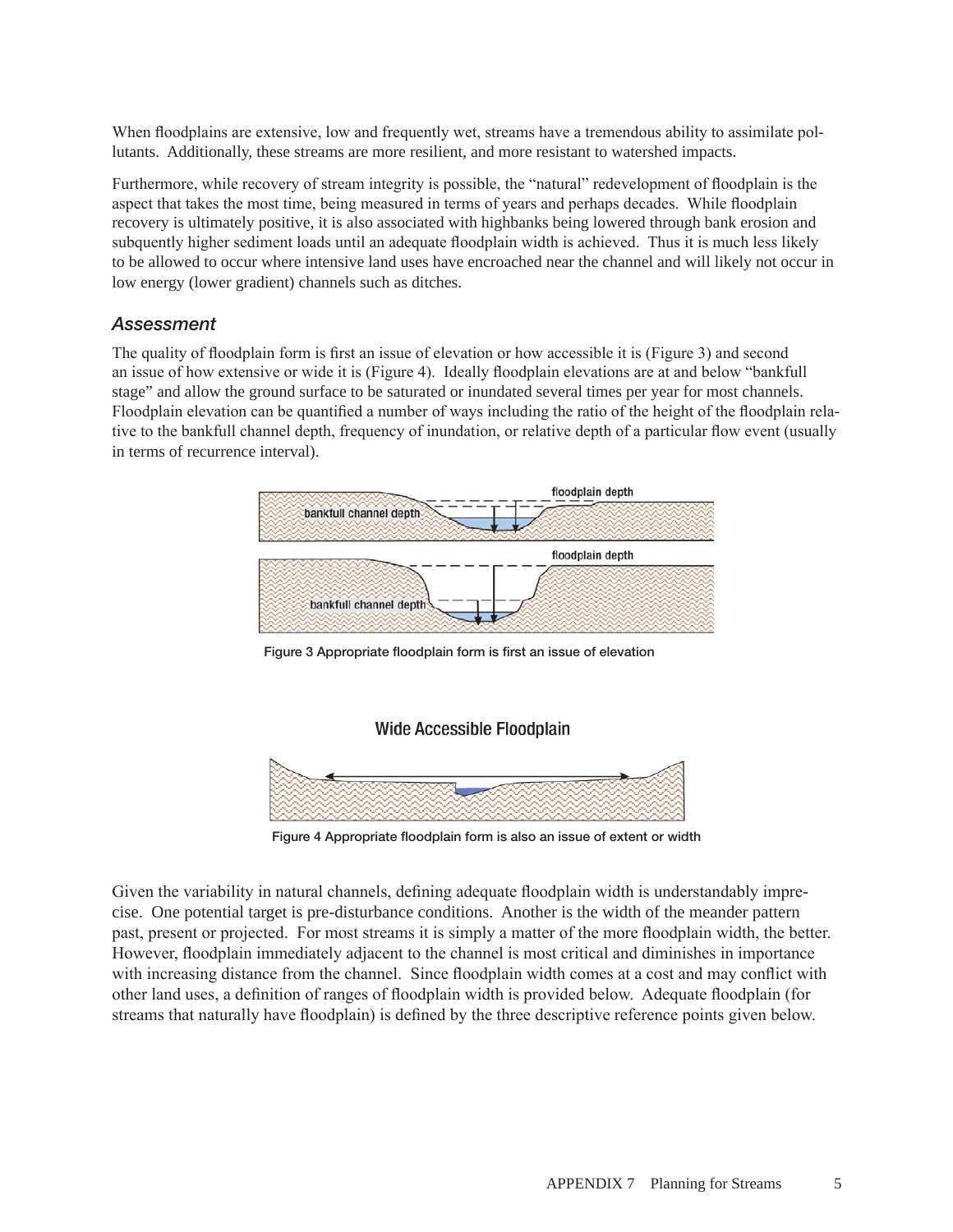Floodplain width dimensions defined here are in multiples of the bankfull channel width<sup>4</sup> (Figure 5).

Three times the bankfull width is the bare minimum. Below this threshold streams are characterized by poor quality, lateral instability, degraded habitat and minimal or no watershed benefit.

FIVE TIMES the bankfull width is frequently associated with fairly good streams. Clear ecological benefits are associated with floodplains of this width. Flood hydraulics and sediment transport exhibit a break at about this floodplain width, with bedload transport (and subsequent channel instability) increasing at a faster rate below this point. Lastly, common meander pattern beltwidths begin to be restricted below this floodplain width.

Ten times the bankfull width and greater is typical of the highest quality streams, undeveloped conditions and streams that provide considerable downstream benefit through their assimilative capacity and hydrologic functions.

A number of indications and arguments suggest 10 times the channel width is a general threshold above which floodplain width does not limit stream quality<sup>5</sup>. Below this threshold the floodplain width appears to begin limiting stream quality, changing the hydraulics and interactions between the channel and floodplain (Ward, 2002<sup>6</sup>). The effects are gradual until the floodplain is reduced to a width somewhere around 5 times the channel width. Floodplain widths below 5 times bankfull width exhibit consistently lower stream quality and reduced floodplain services until the lowest threshold is reached around 3 times the channel width. Below 3 times the bankfull channel width, streams typically cannot maintain a stable floodplain form. The instability problems equate to a loss of services locally and an increasing contribution to stability, water quality and habitat problems downstream.

Using channel width to determine appropriate floodplain width can be problematic due to variability of apparent bankfull channel width and subjectivity involved in stream measurements. Drainage area provides a more robust variable for programs requiring appropriate floodplain widths be applied to channel projects. By using empirical relationships of channel dimension, meanders and watershed size, equations can be generated relating the target floodplain width to drainage area. This approach also can be tailored more to particular watersheds as additional data for an area becomes available. The following equations utilize empirical relationships for channel dimensions, drainage area and meander beltwidth from Dunne & Leopold (1978<sup>7</sup>) and Williams (1986<sup>8</sup>) for the three floodplain-width thresholds described earlier.

BW<sub>10</sub>=147(Drainage Area)<sup>0.38</sup> BW<sub>5</sub>=74(Drainage Area)<sup>0.38</sup> BW<sub>3</sub>=44(Drainage Area)<sup>0.38</sup>

Where  $BW_x =$  beltwidth or floodplain width associated with x times the channel width (feet) Drainage Area = contributing watershed area (square miles)

<sup>4</sup> Floodplain width refers to the width that is saturated or inundated by bankfull flow. It is generally the width of flow just above the bankfull stage. More information regarding means of estimating is available in the Stream Setback practice in Chapter 2.

<sup>5</sup> High quality E-4 stream types naturally have very wide floodplains; 57 times the channel width is the average of Rosgen's Classification references. Rosgen, D.L. (1994). A classification of natural rivers. Catena, Vol. 22, 169-199. Elsevier Science, B.V. Amsterdam.

<sup>6</sup> Ward, A., D. Mecklenburg, J. Mathews and D. Farver. 2002. Sizing Stream Setbacks to Help Maintain Stream Stability. American Society of Agricultural Engineers Paper Number 022239, for presentation at the 2002 ASAE Annual International Meeting / CIGR XVth World Congress, Chicago, IL. 35 pp.

<sup>7</sup> Dunne, T. and L.B. Leopold, 1978. Water in Environmental Planning. W.H. Freeman, New York, 818p.

<sup>8</sup> Williams, G.P., 1986. River meanders and channel size. Journal of Hydrology, 88 pp.147-164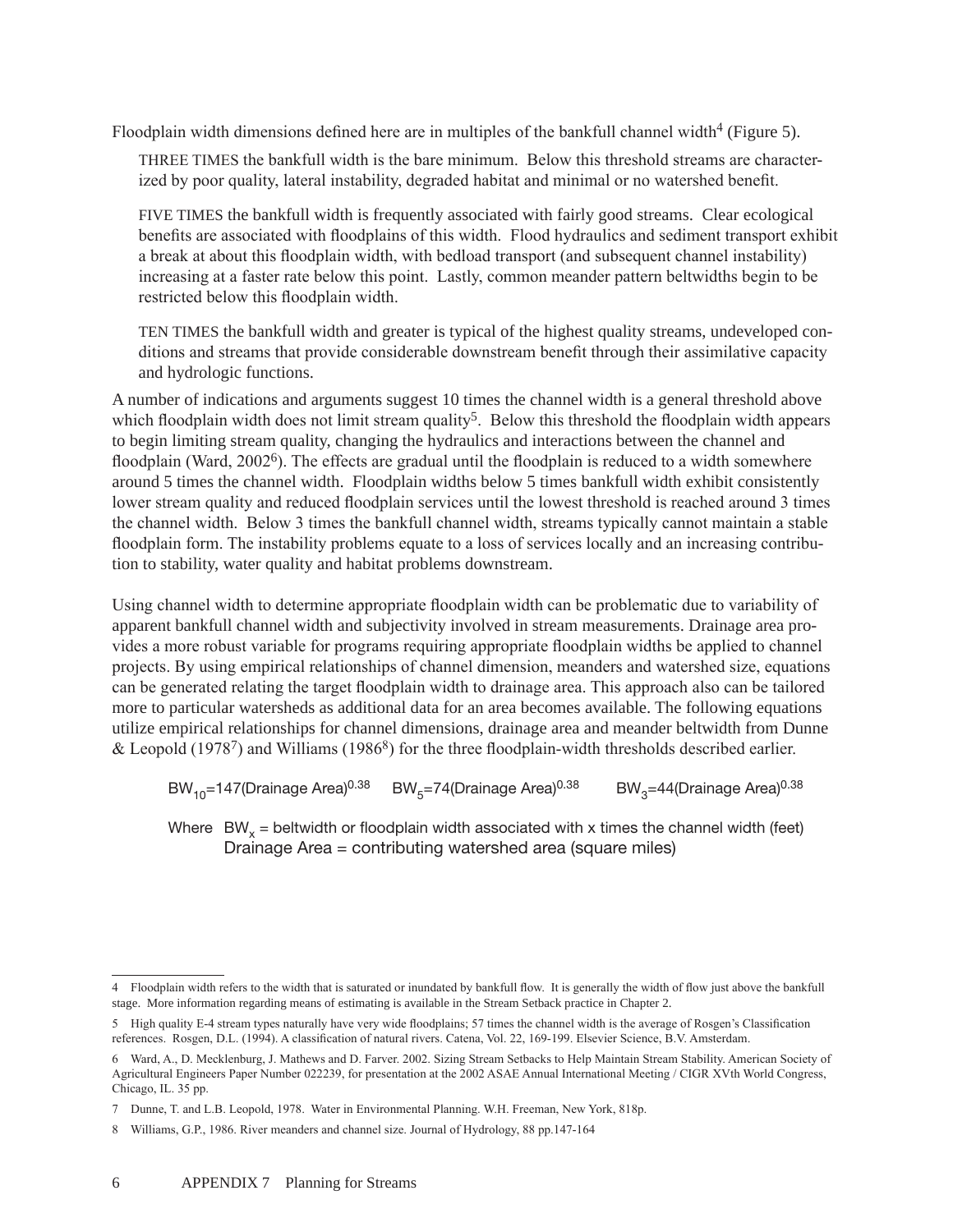## *Actions*

Desirable floodplain form can be protected by restricting floodplain fill and levee construction, in addition to the actions described for controlling down cutting in objective 1. Options for improving floodplain form are: 1) lowering the ground adjacent to the channel to create active floodplain; 2) raising the streambed elevation to connect channel with abandoned floodplain; 3) create a overly wide channel where floodplain deposition and formation can occur; 4) lower banks to increase floodwater access; and 5) utilize stormwater or conservation easements to allow areas where natural erosion and deposition processes are creating improved floodplain form overtime. These options are not all equally beneficial and solutions to better floodplain form may involve some combination of approaches that fit the site and watershed constraints. For example, increasing the bed elevation generally requires much less work and utilizes historical floodplain areas, but is often limited by drainage needs or adjacent land uses.

## Objective 3: Channel Form

The form of the bankfull channel is represented by the cross sectional dimension, meander pattern and bed profile. While channel form is typically emphasized in design, its relative importance follows vertical stability and floodplain form. Ideally channel form should target the best potential that would naturally be built and maintained by the stream in the particular watershed. Yet actions may vary upon whether the immediate goal is active restoration, rehabilitating a current degraded condition or facilitating natural recovery.

## *Assessment*

A number of channel form assessment and design approaches have been developed (Skidmore et al, 20019). Using a combination of design approaches is appropriate for restoration of channels, especially high quality, large or unstable streams. For less critical projects and lower quality, yet vertically stable streams, more generic channel design may be adequate. Some projects may even involve only floodplain construction with no work done to the bankfull channel.

Commonly used sources of assessment and design information (design approaches) include:

- **1. Regime equations (Empirical Design)** The large databases of channel geometry have a statistical advantage in that they are based on many streams and rivers. Their disadvantage is that they provide typical values within a large acceptable range without defining the character of a specific reach. Some resources may found at (www.dnr.state.oh.us/soilandwater/docs/streammorphology).
- **2. The Rosgen Classification of Natural Streams** The Rosgen classification of natural streams (Rosgen,  $1996<sup>10</sup>$ ) allows a level of refinement, where typical channel geometry is provided for stable channels in a range of valley conditions. Perhaps even more valuable is the Rosgen classification's geometries that are characteristically unstable.
- **3. Regional curves** Regional channel geometry curves provide another type of refinement. Like regime equations, which generally provide only a description of a typical stream without accounting for the variability in channel character, regional curves describe channels typical of a region. Typically only three values are provided: bankfull cross sectional area, width, and mean depth. (Since mean depth is defined as area/width, this is really only two variables.) Regional curves are useful for evaluating size as well as width to depth proportions, which may both having regional variability. A regional curve for the Eastern United States is often used for reference in Ohio (Dunne,  $1978<sup>11</sup>$ ). It should be noted that proper identification of bankfull stage is critical to the development of regional curves. Additional regional channel geometry resources may be available by contacting the ODNR-DSWC Stormwater and Streams section.

<sup>9</sup> Skidmore, P.B., F.D. Shields, M.W. Doyle, & D.E. Miller. 2001. A Categorization of Approaches to Natural Channel Design. Wetlands Engineering and River Restoration Conference 2001. Available at https://fs.ogm.utah.gov/PUB/MINES/AMR\_RELATED/NAAMLP/StrmRest/ Skidmore.pdf

<sup>10</sup> Rosgen, D.L. (1994). A classification of natural rivers. Catena, Vol. 22, 169-199. Elsevier Science, B.V. Amsterdam.

<sup>11</sup> Dunne, T. and L.B. Leopold, 1978. Water in Environmental Planning. W.H. Freeman, New York, 818p.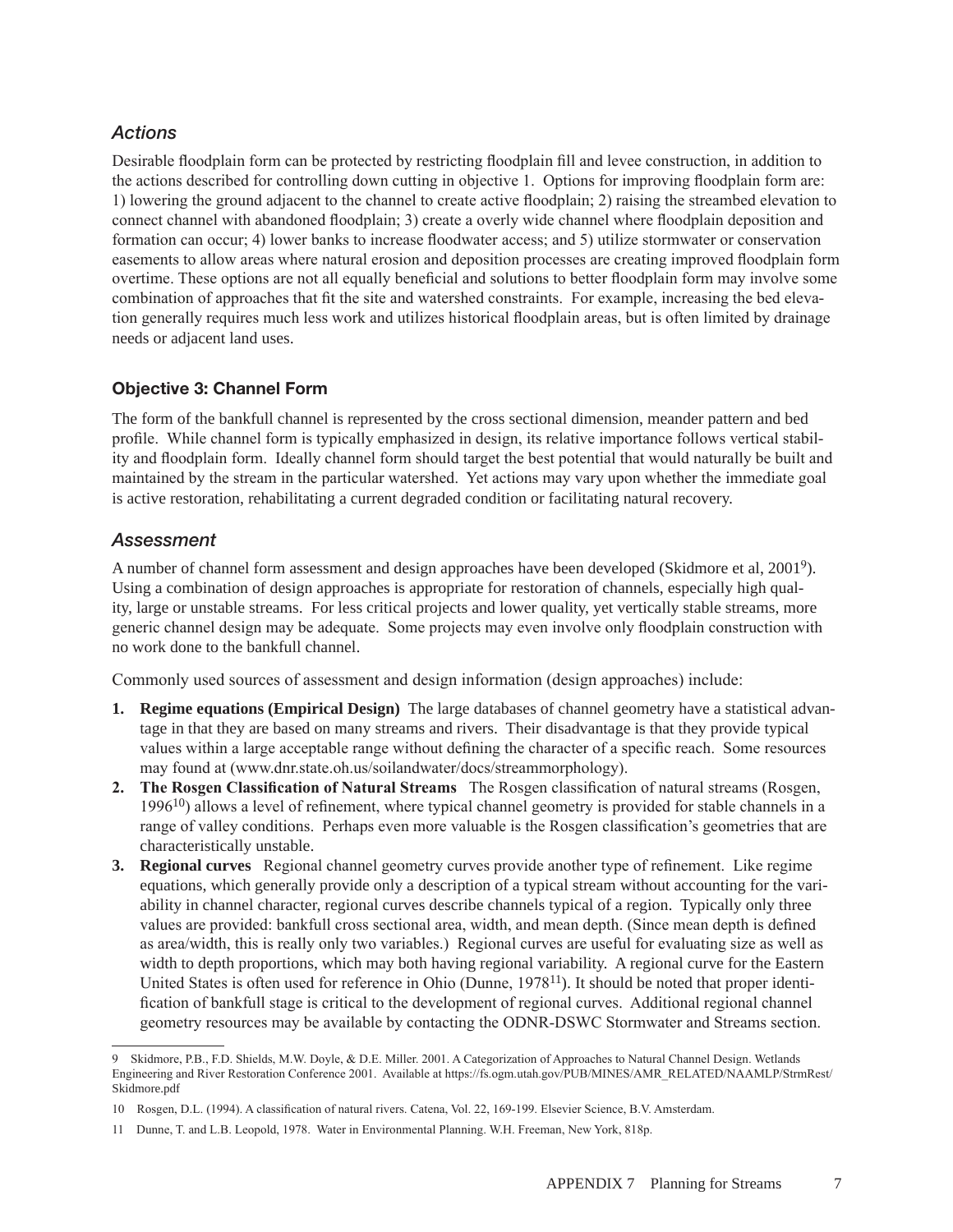**4. Measured local reference channel (Analog Design)** A reference channel reach near the reach to be designed has the best potential for illustrating and defining the channel variability and character resulting from local climate and geology. Additionally, there is no end to the detail that may be gleaned from a local reference reach. This also highlights a disadvantage – these particular local reaches of interest are most likely reference sites no one has yet published, let alone surveyed. Perhaps the most valuable (and time consuming) design task is surveying a local reference reach, its longitudinal profile, representative cross sections, bed materials and, to a lesser extent, its meander pattern. Numerous references provide descriptions of methods and uses of reference reach information (Harrelson, 1994; Rosgen, 1998; Hey,  $2006^{12}$ ). The weaknesses of measured local or on-site channel geometry are that a quality reference channel might not exist and it represents a small sample. Thus this approach must be used in conjunction with the prior three approaches for determining stable channel form.

### *Actions*

Actions promoting best potential channel form require understanding of and to varying degrees designing the appropriate bed form, cross-sectional dimension, and the plan form that fit the stream discharge and valley conditions. Types of constructed channel forms can be generally based on the slope of the proposed stream and the valley conditions as: step-pool channels that are generally over 4% slope; top dressed rip-rap channels (equates to B channel in Rosgen Classification System) that are generally 2-4% percent slope; and compound channels for streams generally less than 2% slope. Compound channels are by far the most common to Ohio and are characterized by a smaller channel within a wider active floodplain, which receive flows during large events. Actual channel designs will contain numerous measures related to channel form such as riffle slope, pool depth and other stream features as well as bed material and appropriate bank protection necessary to maintain the form during establishment of vegetation.

Some actions promote the natural recovery of improved channel form. Channel recovery, sometimes called passive restoration (Brookes, 1996<sup>13</sup>), eventually improves each of the 4 prioritized objectives. However the time required for recovering vertical stability is very long. As discussed earlier, recovery of floodplains has significant potential and channels with the greatest potential for recovery in acceptable time frames and with manageable impacts will be those that have simply been straightened without being lowered. Thus facilitating recovery in these channels may be the most realistic approach to improving channel form. Steps include identifying areas where meander pattern is redeveloping, planning for it through set aside, stream setbacks, easements and perhaps even compensating landowners for it, since this usually means immediately adjacent land uses will be threatened. In some streams it may even be possible to initiate channel recovery with selective tree removal or construction of deflectors.

Floodplain processes. John Wiley, Chichester. pp. 553–576.

<sup>12</sup> Harrelson, C.C., C. Rawlins, and J. Potyondy, 1994. Stream Channel Reference Sites: An Illustrated Guide to Field Techniques. USDA Forest Service Rocky Mountain Forest and Range Experiment Station General Technical Report RM-245, 67 p. Available at http://www.ohiodnr. com/soilandwater/docs/streammorphology/RM245E.pdf

Rosgen, D.L. 1998. The Reference Reach - a Blueprint for Natural Channel Design. From proceedings of the ASCE Wetlands and Restoration Conference, March, 1998, Denver, Co. Available at http://www.wildlandhydrology.com/assets/The\_Reference\_Reach\_II.pdf

Hey, R.D. 2006 Fluvial Geomorphological Methodology for Natural Stable Channel Design AWRA No. 02094, Volume 42, Issue 02, pages 357-374

<sup>13</sup> Brookes, A. (1996) Floodplain restoration and rehabilitation. In: Anderson, M., Walling, D. and Bates P. (eds.),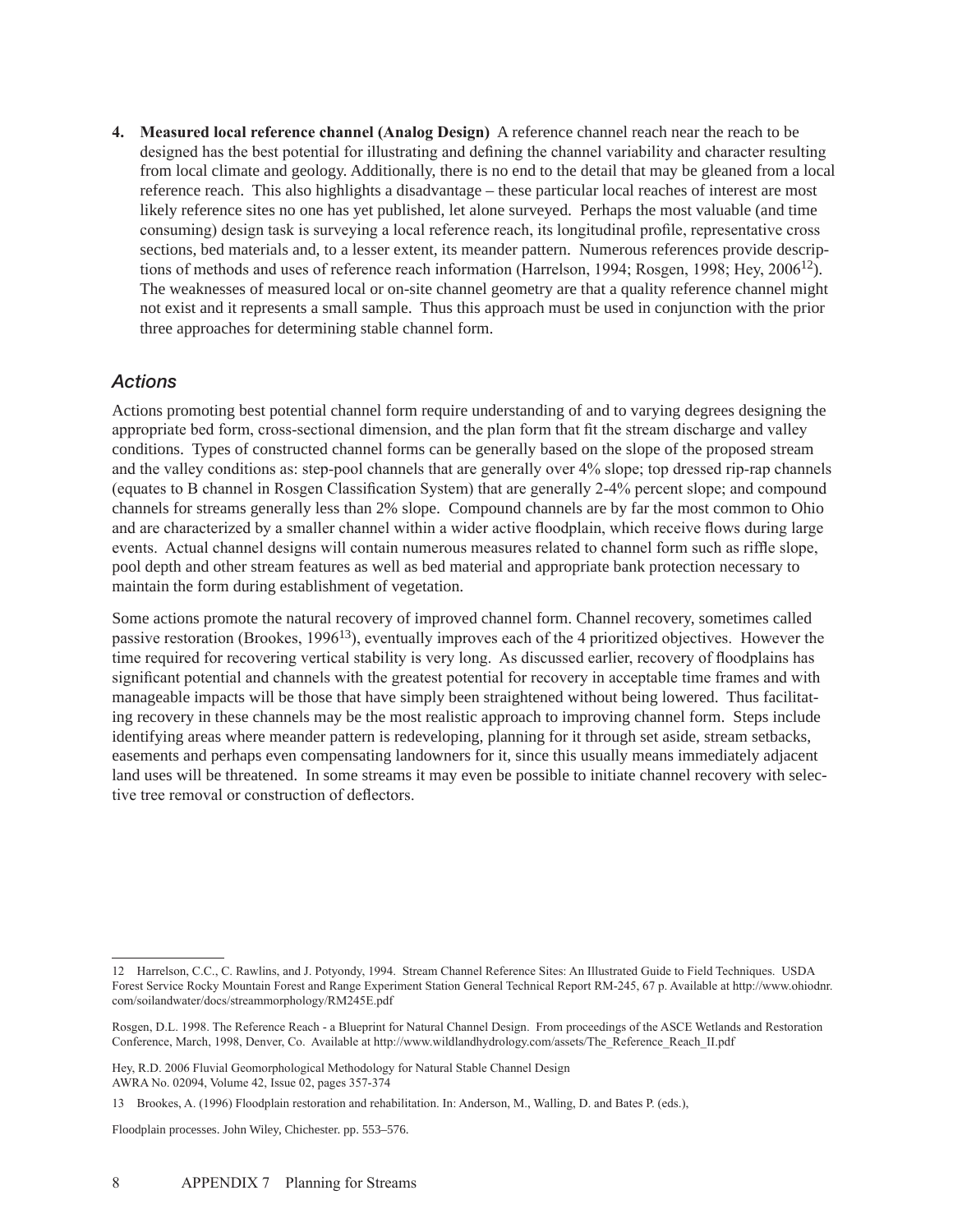### Objective 4: Habitat

Habitat quality is largely dependent on the ability of natural stream characteristics to develop over time. Thus improvements to habitat should not be attempted unless the proceeding objectives have been met. Because habitat is dependant upon the proceeding objectives, it can serve as a valuable indicator of the overall stream morphology. Drawbacks to using habitat as an indicator are that it does not typically identify the underlying problem or help to choose appropriate remediation, nor does it always identify which elements are critical for protection. Yet for many stream projects, providing immediate good quality habitat is an important objective that follows planning for the appropriate stream form.

#### *Assessment*

Ohio's Qualitative Habitat Evaluation Index (QHEI, see Rankin, 198914) and Headwater Habitat Evaluation Index  $(HHEI<sup>15</sup>)$  offer valuable tools for assessing habitat quality. It should be noted that just as channel morphology is dependent on the characteristics of a particular watershed, the potential for some aspects of habitat are limited by the watershed characteristics and underlying morphological characteristics. For instance, some watersheds do not supply the bed material that will help to raise that portion of the QHEI score. Another example: Excavating pools on a particular reach of stream that are significantly deeper than the range of pool depths from a quality reference channel should not be expected to be maintained over time. Thus habitat should be assessed in the context of the geomorphic factors and the watershed conditions and utilize the best conditions of the watershed as a point of reference.

#### *Actions*

At a minimum, sites must be stabilized sufficiently that the previous objectives are not compromised. Ideally if objectives 1-3 have been met, then quality habitat should develop over time (though substantial time may be required). Although this is true, stream projects differ substantially from natural sites that have established vegetation and other features. Some situations may be appropriate for allowing habitat to develop overtime, such as where existing degraded morphology is being rehabilitated or restored. Ultimately this may be determined by the permitting authority. Ideally, each stream project should plan for quality habitat features, even if they are to be gained through natural development and succession.

<sup>14</sup> Rankin, Edward T. 1989. The Qualitative Habitat Evaluation Index (QHEI): Rationale, methods and application. Ohio Environmental Protection Agency, Division of Water Quality Planning and Assessment, Ecological Assessment Section, Columbus, Ohio. At http://www.epa. state.oh.us/dsw/

bioassess/BioCriteriaProtAqLife.html

<sup>15</sup> Anderson, P., R. D. Davic, and S. Tuckerman. 2002. Field Evaluation Manual for Ohio's Primary Headwater Habitat Streams. Ohio EPA, Division of Surface Water, Columbus, Ohio. 66 p. Available at http://www.epa.state.oh.us/dsw/wqs/headwaters/PHWHManual\_2002\_102402.pdf